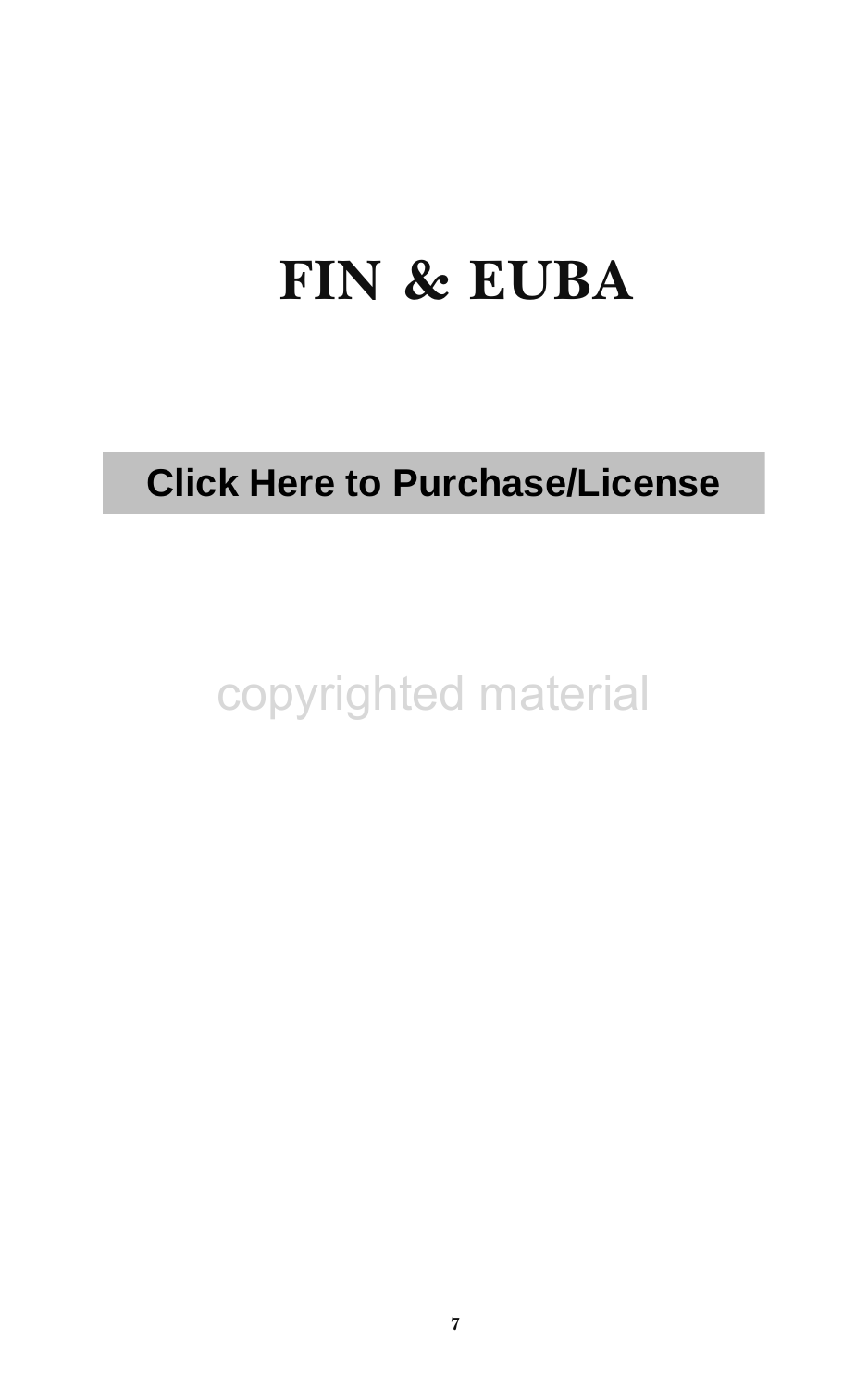*FIN & EUBA* was first produced in Silver Spring, Maryland, where it won the 2003 Silver Spring Stage One-Act Festival. It subsequently won the Maryland One-Act Festival and the Eastern States One-Act Festival that same season. The production was directed by Michael Kharfen and the cast was as follows:

*FIN & EUBA* later debuted in New York where it won the 2006 Strawberry One-Act Festival. The play was directed by Joseph Holmgren and the cast was as follows:

# copyrighted material

# **Click Here to Purchase/License**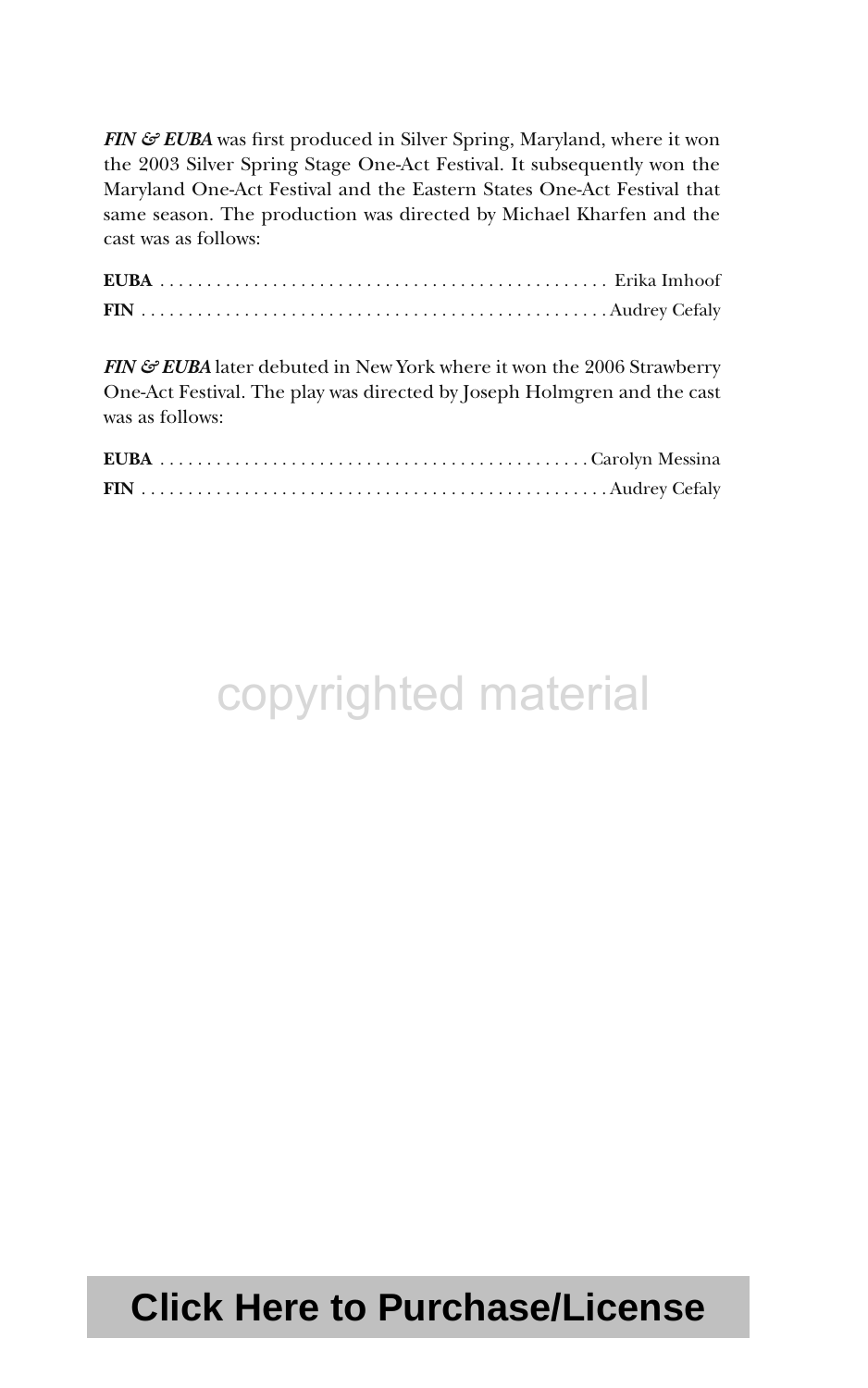### **CHARACTERS**

**EUBA**: A woman of any age and ethnicity; quiet; a follower. **FIN**: A woman of any age and ethnicity; self-assured; dry and gritty.

#### **SETTING**

The yard of an old boarding house in the deep South.

### **TIME**

Autumn, late evening.

### **AUTHOR'S NOTE**

Fin and Euba are poor and scrappy. They say and do things that may seem surreal or comical, but in all things there is a truth to their ways. They are not *caricatures*. That is to say, they are very real people with real problems. Every effort should be made to identify their core beliefs and to portray them honestly hted material

### **STAGING**

The below elements are not a requirement for staging. Reasonable workarounds and text edits are encouraged to meet the needs of the individual production. Please submit any edit requests to Samuel French for prior approval.

Alcohol, Smoking, Open Flame

# **Click Here to Purchase/License**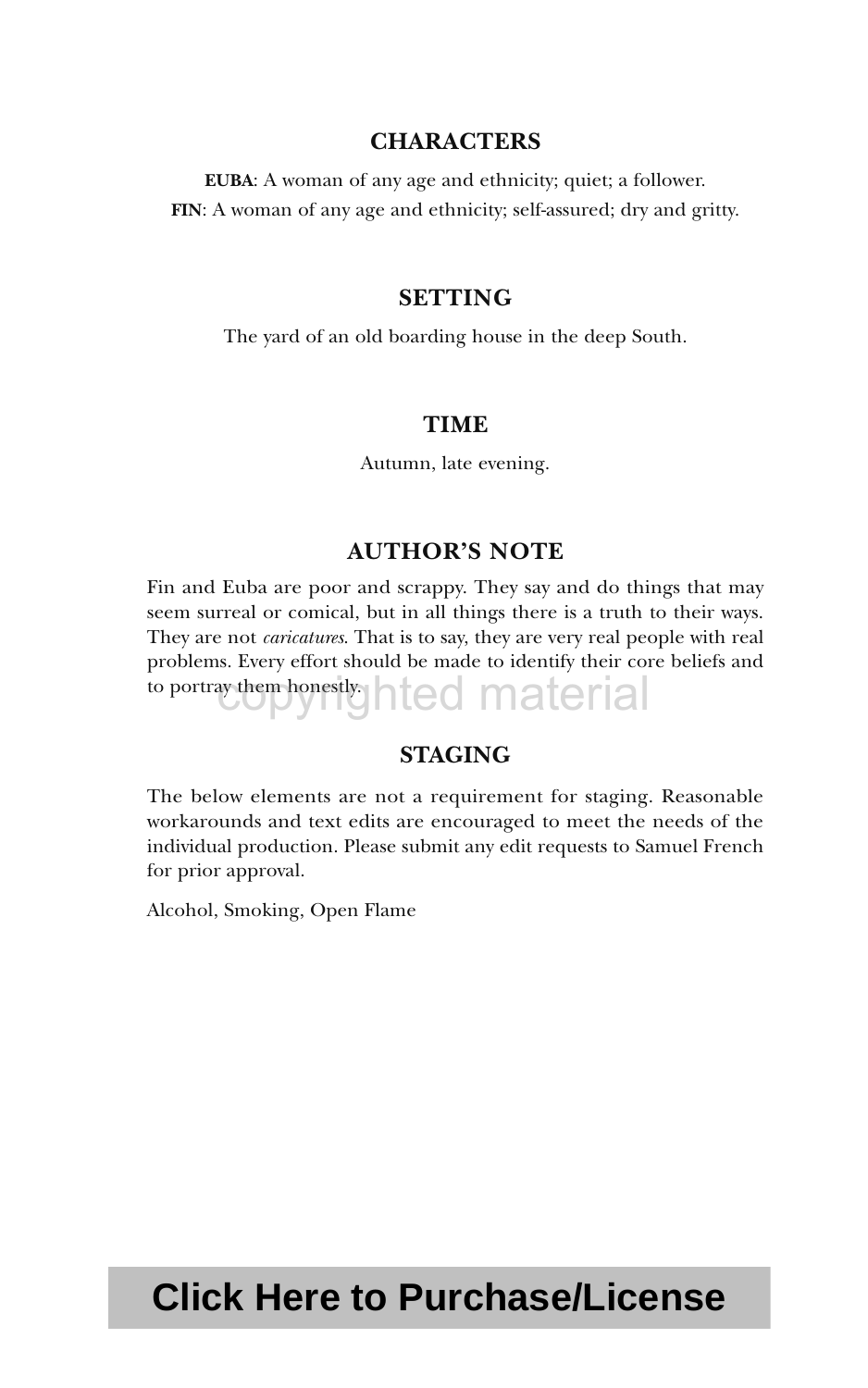*(SETTING: The yard of an old boarding house with an abundance of tacky yard art, gnomes and all things ridiculous. The house overlooks both a lonely highway and, in the distance, a paper mill. A porch light is visible near an area that represents the house.)*

*(AT RISE:* **EUBA** *exits the house onto the porch. She goes through her nightly ritual of retrieving an old coffee can from under the porch and situating herself in a lawn chair so she can light a cigarette. She sorts through a small stack of mail. A letter draws her attention. She hides it hastily as* **FIN** *enters the yard.)*

#### **FIN**. Hey. **EUBA**. Hey. ppyrighted material

**FIN**. Can I bum one?

*(***EUBA** *passes her the pack.)*

Where is she?

**EUBA**. Same as always. Back in the back watching Home Shoppin'.

**FIN**. God. Ain't she got enough of them creepy critters?

**EUBA**. They keep disappearing. She keeps buyin' more.

*(***FIN** *points to a gnome and looks to* **EUBA** *for an explanation.)*

It's new. *Buddy*.

**FIN**. Buddy? They have *names*? Gross.

*(They stare out at the highway. An occasional car speeds by.)*

It's gettin' cold. **EUBA**. Yeah.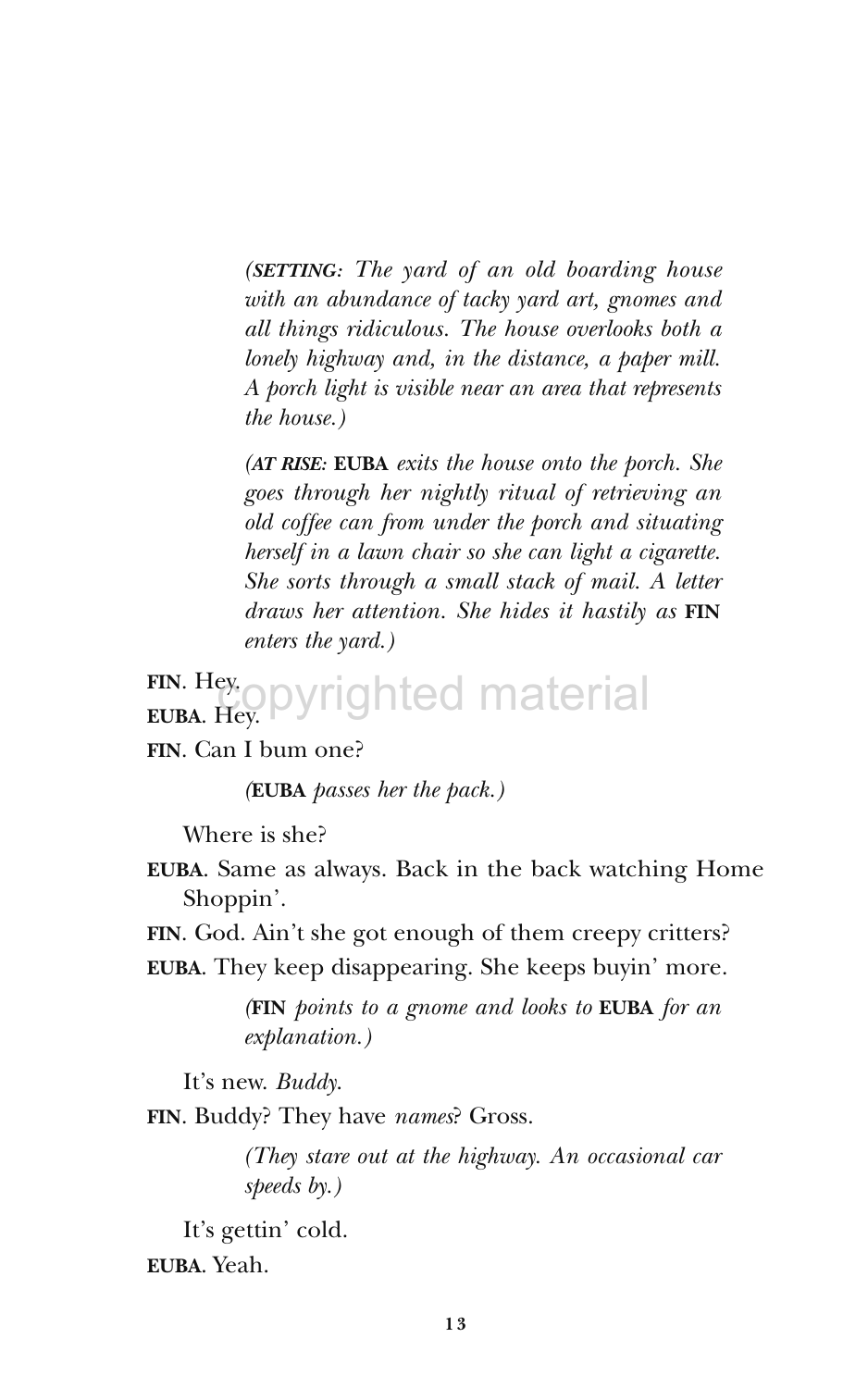**FIN**. Don't you think it's gettin' cold? **EUBA**. Yeah, it's gettin' cold. *(silence)* **FIN**. Bernice told me you got a letter in mail-call today. *(beat)* From *Life Magazine*? **EUBA**. Bernice talks too much. **FIN**. Well, ain't you gonna tell me what it says? You been waitin' for that letter since June. **EUBA**. No. **FIN**. No? **EUBA**. I ain't read it. **FIN**. Why not? **EUBA**. Personal reasons. **FIN**. What? **EUBA**. Private reasons. **FIN**. Oooh. Oh, I see. Okay. Alright. That's fine…you don't want to tell me. **EUBA**. Good. **FIN**. Your best friend. **EUBA**. Yup. **FIN**. The only person you could trust in the whole wide world. **EUBA**. Yup. **FIN**. But you don't want to tell me – **EUBA**. Nope. *(silence)* **FIN**. Shoulda worn my jacket. **EUBA**. Mnnn hmn. **FIN**. Two weeks till Thanksgiving, you believe that? **EUBA**. Double shifts again next week. **FIN**. You're kiddin'?!

**EUBA**. Fat Charlie told Thelma 'n' Thelma told me.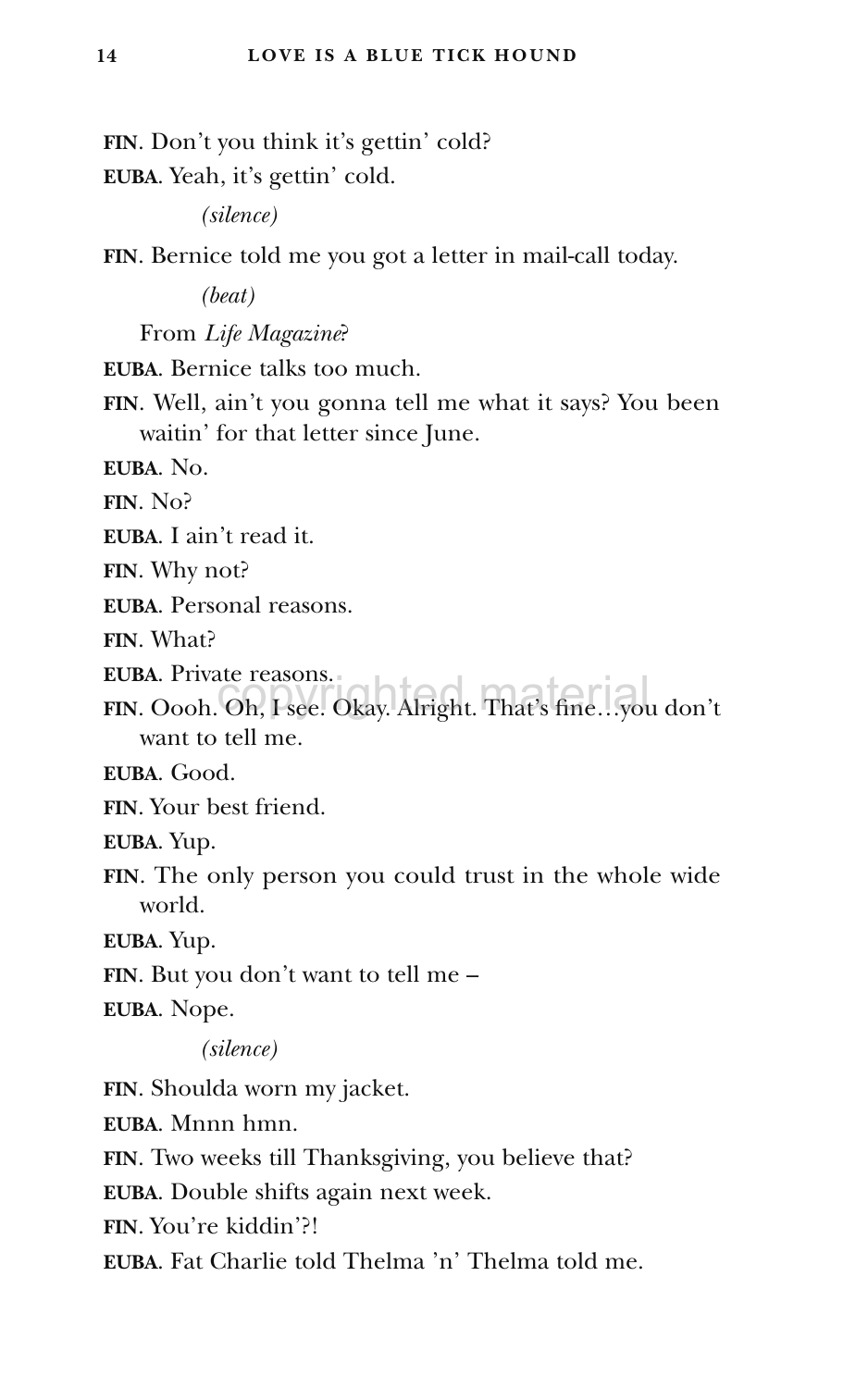**FIN**. Good! I need the money.

**EUBA**. I need sleep more than I need the money. **FIN**. That's the truth.

*(beat)*

I heard something, but you ain't gon' like it.

**EUBA**. What?

**FIN**. Miss Vera's fixin' to raise the rent next month.

**EUBA**. Where'd you hear that?!

**FIN**. Bernice. Said she overheard her talkin' about it on the phone to Brother Herbert.

**EUBA**. Shit.

**FIN**. Yup.

**EUBA**. How much?

**FIN**. *(through an exhale of cigarette smoke)* I don't know.

*(pause)*

**EUBA**. You know I'd move in a heartbeat.<br>FIN. Me too! **FIN**. Me too!

**EUBA**. Too many rules.

**FIN**. I know it!

**EUBA**. Better not let her see you smokin' out here. She'll kick us out for sure.

> *(***FIN** *blows a defiant puff of smoke toward the house.)*

**FIN**. Let's do it.

**EUBA**. What?

**FIN**. Move.

**EUBA**. You're crazy.

**FIN**. I'm serious!

- **EUBA**. It's too far, Fin. The next rooming house is two miles down. That's way too far to walk to work.
- **FIN**. Lou Anne lives down there at Scooter's. We could ride in with her. And he ain't have no rules, neither, except cash only.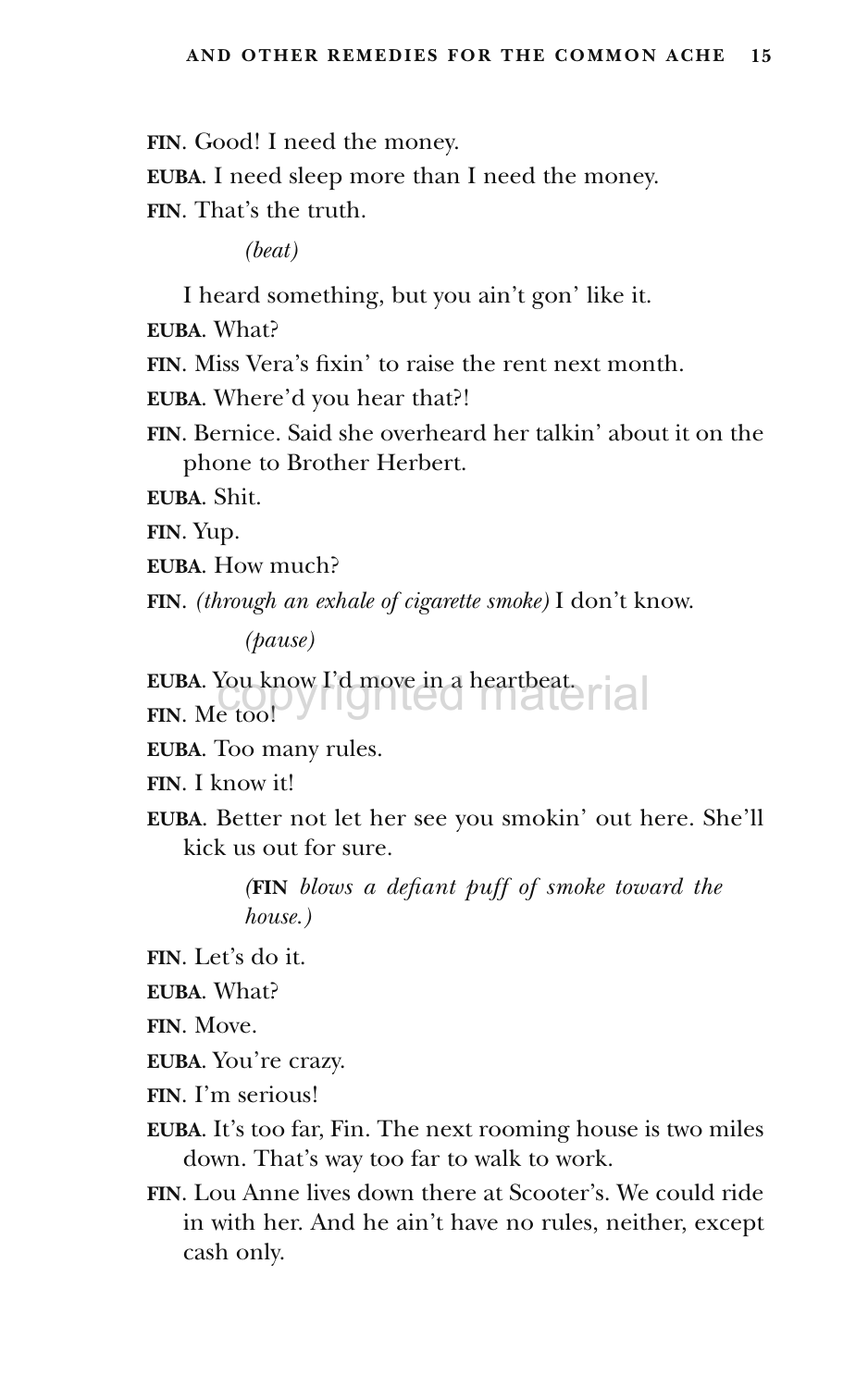**EUBA**. Cash only? **FIN**. Cash only. And no pets. **EUBA**. No pets? **FIN**. No pets. **EUBA**. What about a fish?

*(beat)*

Could I have a fish? **FIN**. I bet you could have a fish. **EUBA**. Maybe I'd like a fish. **FIN**. What, like a goldfish? **EUBA**. No, one of them pretty ones, with the pretty colors. **FIN**. Oh yeah! I like them. Fish are good.

*(beat)*

What do you think?

**EUBA**. I don't know.

FIN. I'll call Scooter tomorrowed material

**EUBA***. I don't know.*

**FIN**. We could think on it.

**EUBA**. Yeah…

**FIN**. Let's just think on it.

**EUBA**. Okay.

**FIN**. We'll just think on it. That's what we'll do.

**EUBA**. *(trying to close the subject)* Okay. Let's think on it. **FIN.** *(overlapping)* Okay.

*(beat)*

I'm thinkin'.

*(silence)*

**EUBA**. We got any beer?

**FIN**. Hangin' off the dock out back!

*(***FIN** *exits.)*

**EUBA**. *(calling)* You better hope she don't find it.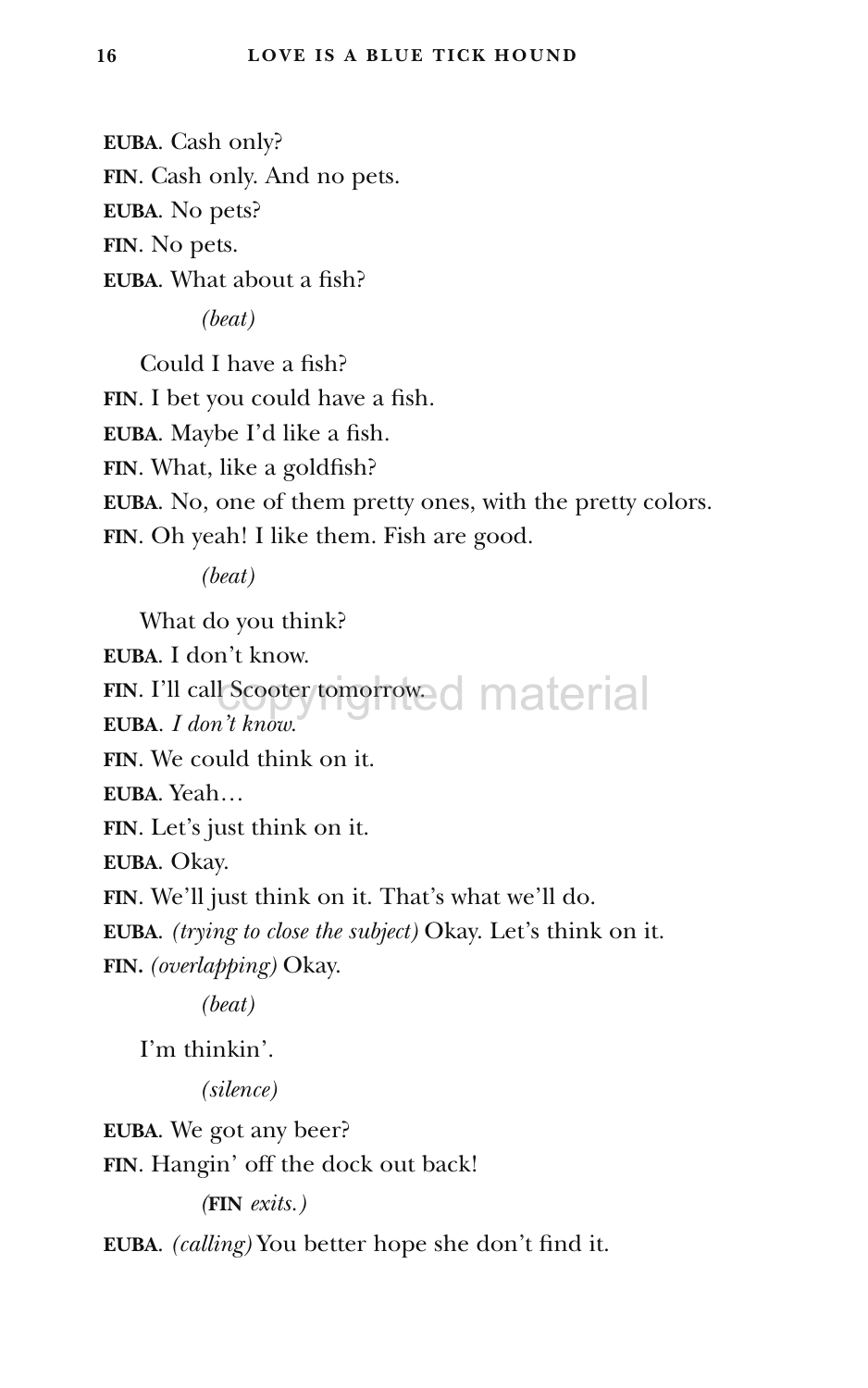**FIN**. I hope she does!

*(***EUBA** *pulls out the unopened letter and holds it, contemplating.)*

**EUBA**. *(to herself)* Stupid.

*(***EUBA** *looks at Buddy, who is staring back at her.)*

*(to Buddy)* Shut up.

*(***EUBA** *hides the note as* **FIN** *returns with the beer.)*

**FIN.** Shiiiittt, these are cold!

**EUBA**. Well what do you expect, pond's about froze over.

*(***FIN** *hands* **EUBA** *a beer.)*

Damn!!

**FIN**. I told you.

**FIN**. Man…there's nothin' better!!

**EUBA**. Nope.

**FIN**. I love a good cold beer. **EUBA**. *Really cold*… ghted material

**FIN**. You OK?

**EUBA**. Yup.

**FIN**. Ice headache?

**EUBA**. Yup.

**FIN**. Well drink some more, you'll be alright.

*(A factory whistle is heard in the distance.)*

**BOTH.** 10 o'clock.

**FIN**. They got a new foreman comin' in next week.

**EUBA**. Where's Lila?

**FIN**. Fat Charlie sent her home. She couldn't keep up.

**EUBA**. When's the baby due?

**FIN**. Any day.

**EUBA**. How's she look?

**FIN**. She looks good. She looks real good. *Big.*

**EUBA**. I miss havin' her on my shift.

## **Click Here to Purchase/License**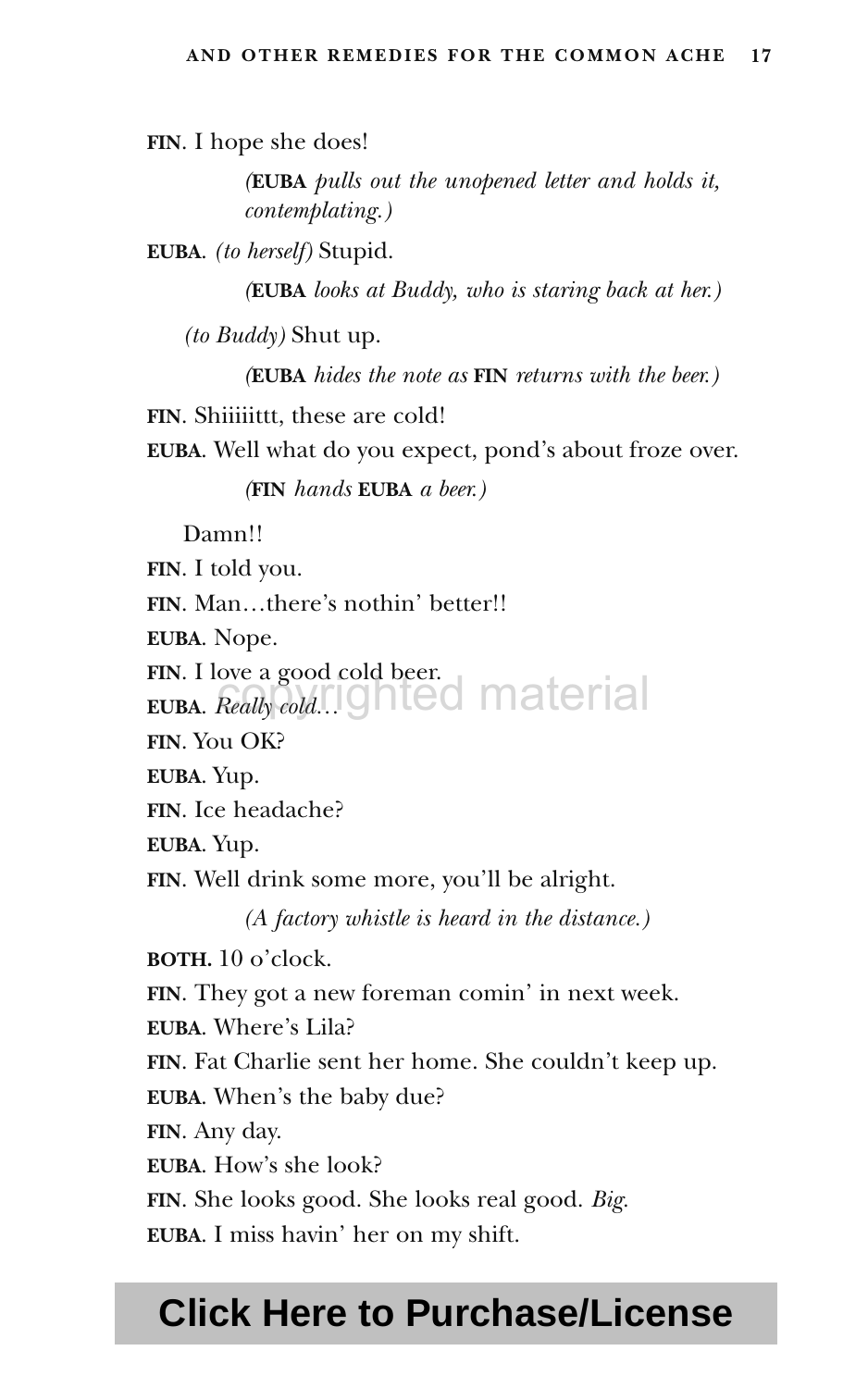## **AUTHOR'S NOTES ON STORIES OF HEALING**

There exists a state of inertia—a kind of reckless apathy—that is worse than death itself. A place where souls go to die, even as we stand back and allow it: a thankless job, a bad marriage, a dysfunctional family. And although we are not truly "stuck," we often convince ourselves that we are, through some idea of wholeness, an idea of our own creation, an idea that may very well be full of holes. Getting out requires math (the hard kind): Why do we settle…and what is the full cost of leaving? These are the central questions in *Love Is A Blue Tick Hound*. Through four intimate duets—*Fin & Euba, Clean, The Gulf,* and *Stuck*—we witness all the many facets of love as the pairings form, flounder and fall apart. These pieces are my founding documents, so to speak. They are connected thematically and represent a sort of literal rendering of how I came to know myself as an artist.

#### **ON AGE RANGES**

I have devoted my writing life to creating challenging roles for both women and men. Although the characters in these one-acts may be played by people of any age or ethnicity, there is a certain heartache known only to those who have been scarred and kicked around by life. I strongly urge casting directors to consider actors of all ages, shapes and sizes for the roles in my plays sizes for the roles in my plays.

#### **ON SILENCE**

When a text is stripped to its essence, it returns the gift of tension. Much of the story that would otherwise be inaudible reveals itself in these quiet moments. I strive to create dialogue that is free from extraneous noise and filled with the richness of silence and shadow. Listen carefully as you read these plays and you will notice that the characters—and the elements of the worlds that surround them—assert themselves in the hushed and quiet moments: the call of a distant factory whistle or the sound of cars driving by on the lonely highway in *Fin & Euba*; the deafening calm that follows the big fight scene in *The Gulf*; the tender story of the Little Tree in *Stuck*; and the delicate moments in *Clean* just after the journal is discovered. These stories are not to be rushed. Directors of my material should make note of the quiet moments and the beats, not as throwaway stage directions, but as an indicator that the silence is yet another character in the narrative—and that is has something to say.

#### **ON INCLUSION**

As a playwright—and as a member of the human race—I believe I am the best reflection of myself when I am championing the underrepresented. I value, and so encourage, diversity and inclusion, both